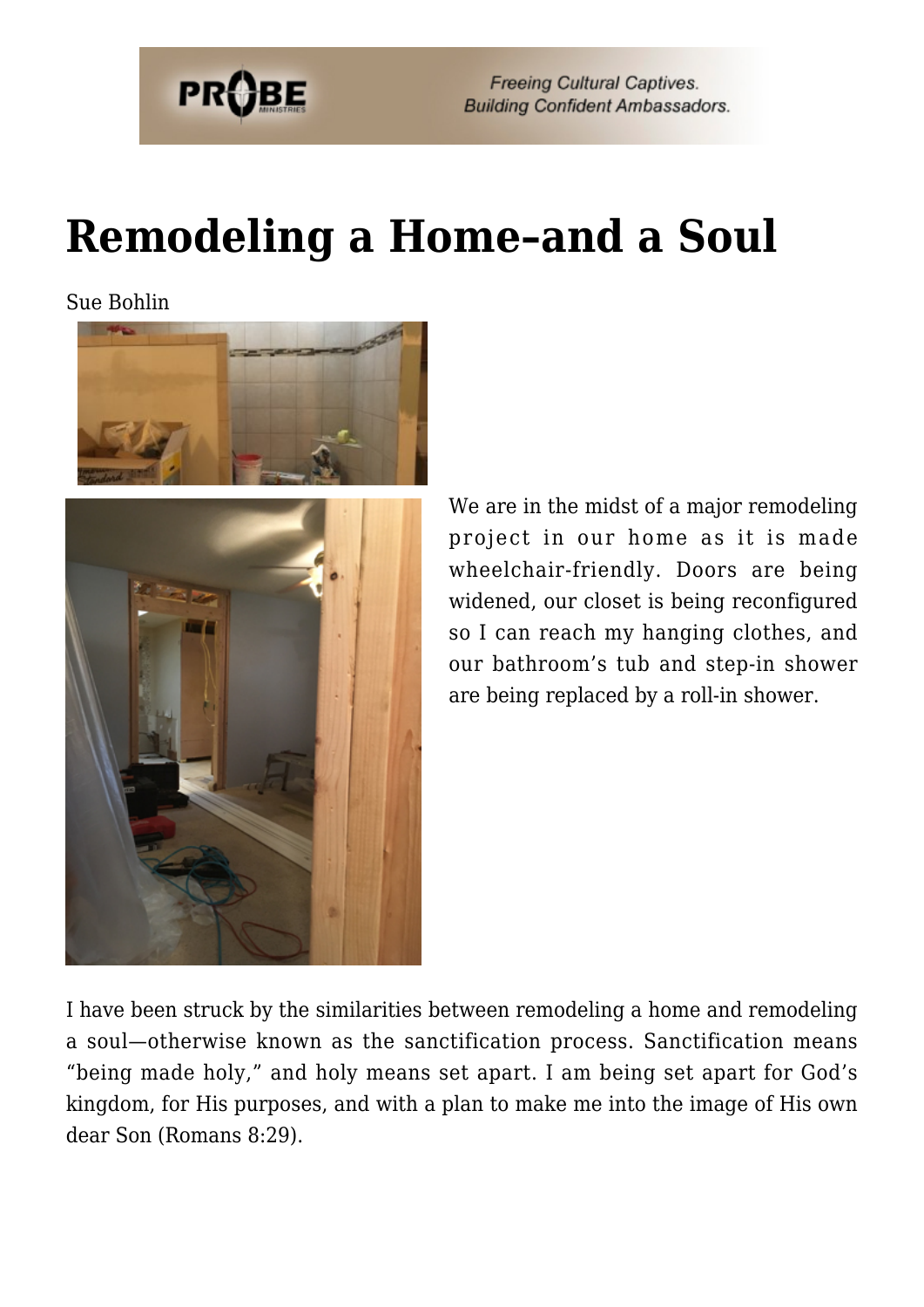

**Freeing Cultural Captives. Building Confident Ambassadors.** 

The first thing that happened was that things got moved. Our bed was moved to an enclosed porch, which is a great blessing given the amount of construction dust in our bedroom. Our hanging clothes got moved to rented racks in our dining room, along with all the suitcases and other kinds of things on shelves. (It pretty much looks like a bomb went off in our home!)

When God is remodeling our soul. He also moves things, particularly moving us out of our comfort zone. We get moved into a *dis*comfort zone—a change zone, a growth zone. In this part of the process, we can find out how easy it is to make idols of comfort and the status quo. And like all other challenges and trials, the answer to the test is to trust God and rely on Him.

Before making any changes, the project director went up in the attic to check the load-bearing walls. I was so glad to learn this; it meant that nothing would be torn down and taken out that would weaken our home and make it unstable.

When God is doing the remodeling, He takes into account how we were designed and built (by Himself!). He knows how much stress we can take, and won't violate His own design for us. Just as He promises us not to allow us to be tempted beyond what we are able (1 Cor 10:13), He always remembers that we are but dust (Psalm 103:14), and He knows our limits.

The trim around doors was pulled out, and sections of sheet rock were cut out and removed. The garden tub was cut up and hauled away, and the huge mirror over it is now gone. The glass shower was taken out.

I've noticed that part of the sanctification process means God removes the old things in our hearts that have outlived their usefulness—things like coping strategies and childish ways of thinking and living. In order to grow us up to maturity, the old has to go.

They parked a trailer outside our back door, and it was soon filled with sheet rock, wood, marble and glass that needed to be taken to the city dump because it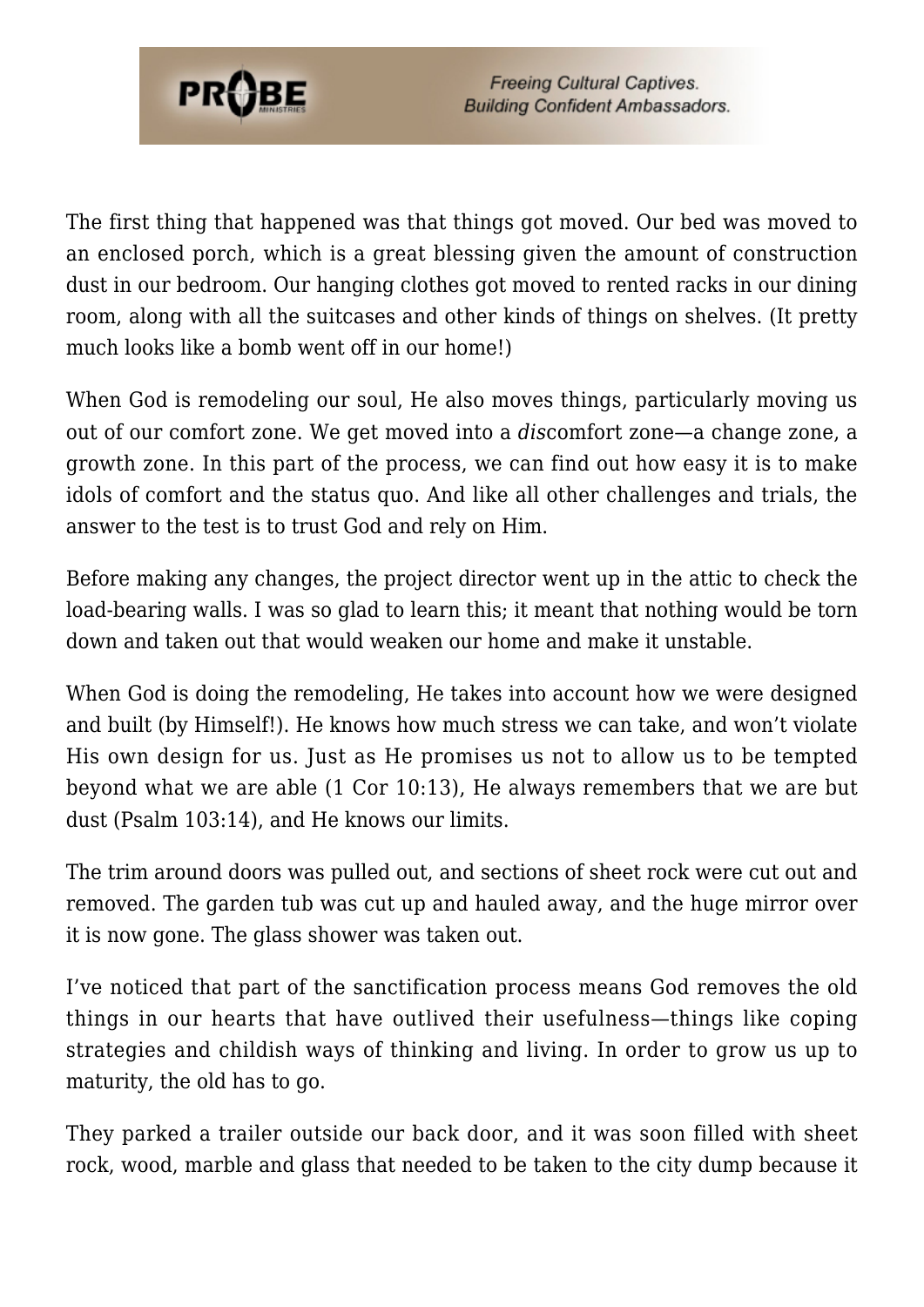

**Freeing Cultural Captives. Building Confident Ambassadors.** 

was trash. I mentioned this to the man in charge, who cheerfully agreed that "You gotta get rid of the ugly!" Since I also shared with him my thoughts about the parallel to sanctification, he laughed with me that that's what God does: He gets rid of our ugly. He targets anything that's not glorifying to Himself or helpful to us, and pulls it out. Or calls us to let it go into His hands.

I noticed there is a definite order to things. The open spaces for closets and bathrooms were widened before installing new doors. The walls were textured before being painted. The bathtub was pulled out, and its faucet and spigot were removed, before the tiler comes to give us a beautiful new wall.

This made me realize that God knows the best order for addressing issues in our lives that need to be changed. Like knowing which are the load-bearing walls, He knows what needs to wait until He deals with other problems first. For example, we often want Him to get rid of nasty habits or addictions, but He's more interested in working on our hearts so that the change in our behaviors is a more (super)natural, organic result of growth.

Remodeling a house means a lot of inconvenience. I have to go to a gym that has a roll-in shower because our other shower is in a bathtub, and I can't climb in and out of bathtubs anymore. We are having trouble finding some things that were moved temporarily. There is dust everywhere. I can't have people over very easily. These are all temporary, but they are still inconvenient.

God's remodeling process also feels inconvenient because there are so many adjustments to new ways of thinking and reacting and living. We have to practice new ways of thinking when God makes changes in our belief system and our trust system. Adjustment means change, and change is rarely convenient!

The owner of a construction company that does these remodeling jobs for mobility-challenged people like me has a picture in his mind of what all these changes will look like in the end. I have a vague idea of what changing the entrance to our bedroom will look like, and how the reconfigured closet will work,